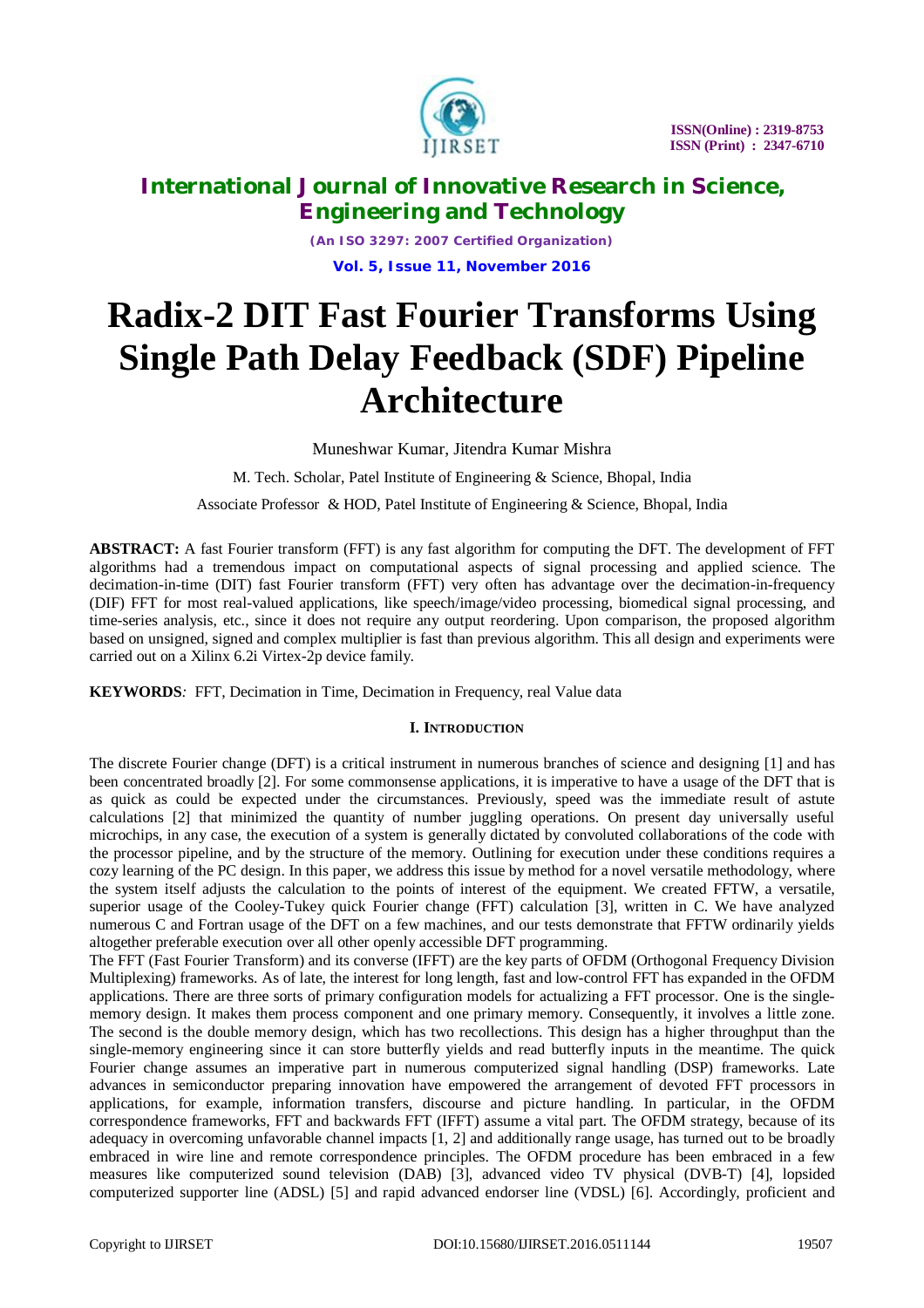

*(An ISO 3297: 2007 Certified Organization)*

#### **Vol. 5, Issue 11, November 2016**

low-control VLSI usage of FFT processors is fundamental for fruitful arrangement of these OFDM-based frameworks. As per the guidelines of DAB, DVB-T, ADSL and VDSL, different FFT sizes are required, as appeared in Table 1. From this Table, plainly variable-length FFT equipment is a vital module in the minimal effort arrangement of the above correspondence frameworks. The Cooley – Tukey N-point FFT calculation requires O(Nlog N) calculations, which is a colossal sparing over direct calculation of the discrete Fourier change (DFT). In any case, equipment usage of the calculation is both computational serious, as far as number-crunching operations, and correspondence escalated, as far as information swapping. For ongoing preparing of FFT, O(log N) math operations are required per test cycle. High speed real-time processing can be accomplished in two different ways. In the application specific parallel or pipelined processor approach, the required operations are performed at the clock frequency equivalent to the sample frequency, and this approach usually consumes less power.

#### **II. FAST FOURIER TRANSFORM**

Before going further to examine on the FFT and IFFT outline, it regards clarify a bit on the quick Fourier change and reverse quick Fourier change operation. The quick Fourier change (FFT) and opposite quick Fourier change (IFFT) are gotten from the fundamental capacity which is called Discrete Fourier Transform (DFT). Using FFT/IFFT rather than DFT is that the calculation of the capacity can be made speedier where this is the fundamental criteria for usage in the computerized signal handling. In DFT the calculation for N-purpose of the DFT will figure one by one for every point. While for FFT/IFFT, the calculation is done at the same time and this technique spares a considerable amount of time. The following is the condition (2.2) demonstrating the DFT and from here the condition is determined to get FFT/IFFT capacity.

$$
X(k) = \sum_{n=0}^{N-1} x(n)e^{-j2\pi k/N}
$$
 (1)

 $X$  (k) represent the DFT frequency output at the *k*-the spectral point where *k* ranges from 0 to *N-1*. The quantity *N* represents the number of sample points in the DFT data frame.

The quantity x (n) represents the *n*th time sample, where *n* also ranges from 0 to *N-1*. In general equation, x (n) can be real or complex.

The DFT equation can be re-written equation (2) into:

$$
X(k) = \sum_{n=0}^{N-1} x(n) W_N^{nk}
$$
 (2)

The quantity  $W_N^{nk}$  is defined as in equation (3)

$$
W_N^{nk} = e^{-j2\pi k/N}
$$
 (3)

Here is the place the mystery lies amongst DFT and FFT/IFFT where the condition (2.4) capacity above is called Twiddle Factor. This component is ascertained and put in a table keeping in mind the end goal to make the calculation less demanding and can run at the same time. The Twiddle Factor table is relying upon the quantity of point use. Amid the calculation of IFFT, the variable does not to recalculate since it can allude to the Twiddle element table therefore it spare time since computation is done simultaneously.

IFFT is defined as the equation (4) below:

$$
x(n) = \frac{1}{N} \sum_{n=0}^{N-1} X(k) W_N^{-nk}
$$
\n(4)

Same FFT calculation can be utilized to discover IFFT capacity with the adjustments in specific properties. The progressions that actualize is by including a scaling component of 1/N and supplanting twiddle variable worth ( ) likewise can be utilized for the opposite quick Fourier change. The following is the table 1 demonstrates the estimations of twiddle component for IFFT.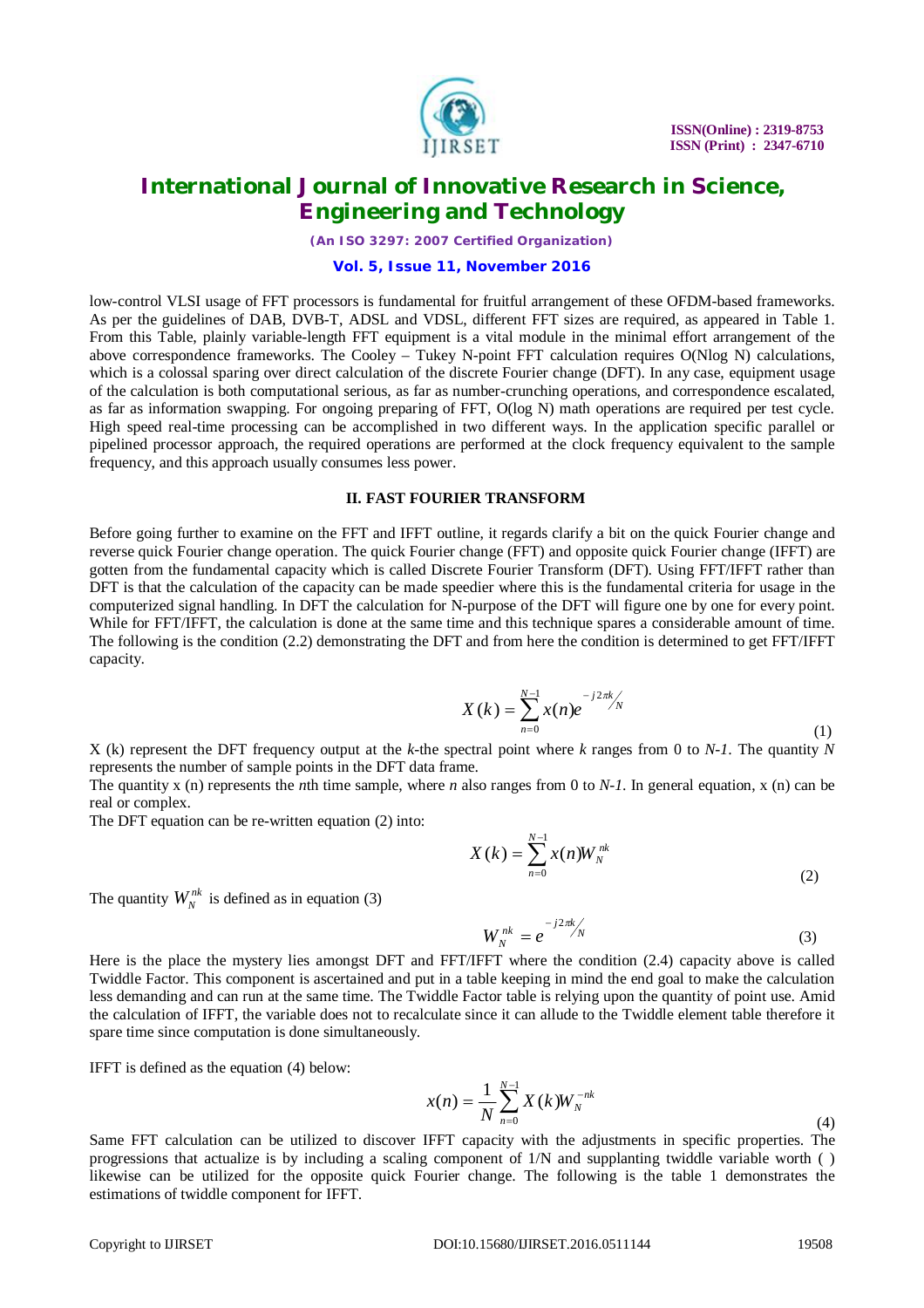

*(An ISO 3297: 2007 Certified Organization)*

**Vol. 5, Issue 11, November 2016**



Figure 1: Radix-2 Decimation in Time Domain FFT Algorithm



Figure 2: Radix-2 Decimation in Frequency Domain FFT Algorithm

#### **III. PROPOSED METHOD**

The flow chart of the proposed methodology is shown in figure 3. In this paper we are used three techniques i.e. unsigned multiplier, signed multiplier and complex multiplier. In this figure the two signed and unsigned bit multiplier (i.e. multiplier n-bit, multiplicand m-bit) and final output of the multiplier is n+m bits. All the multiplier is design into two parts i.e. partial product generator and multi operand addition.



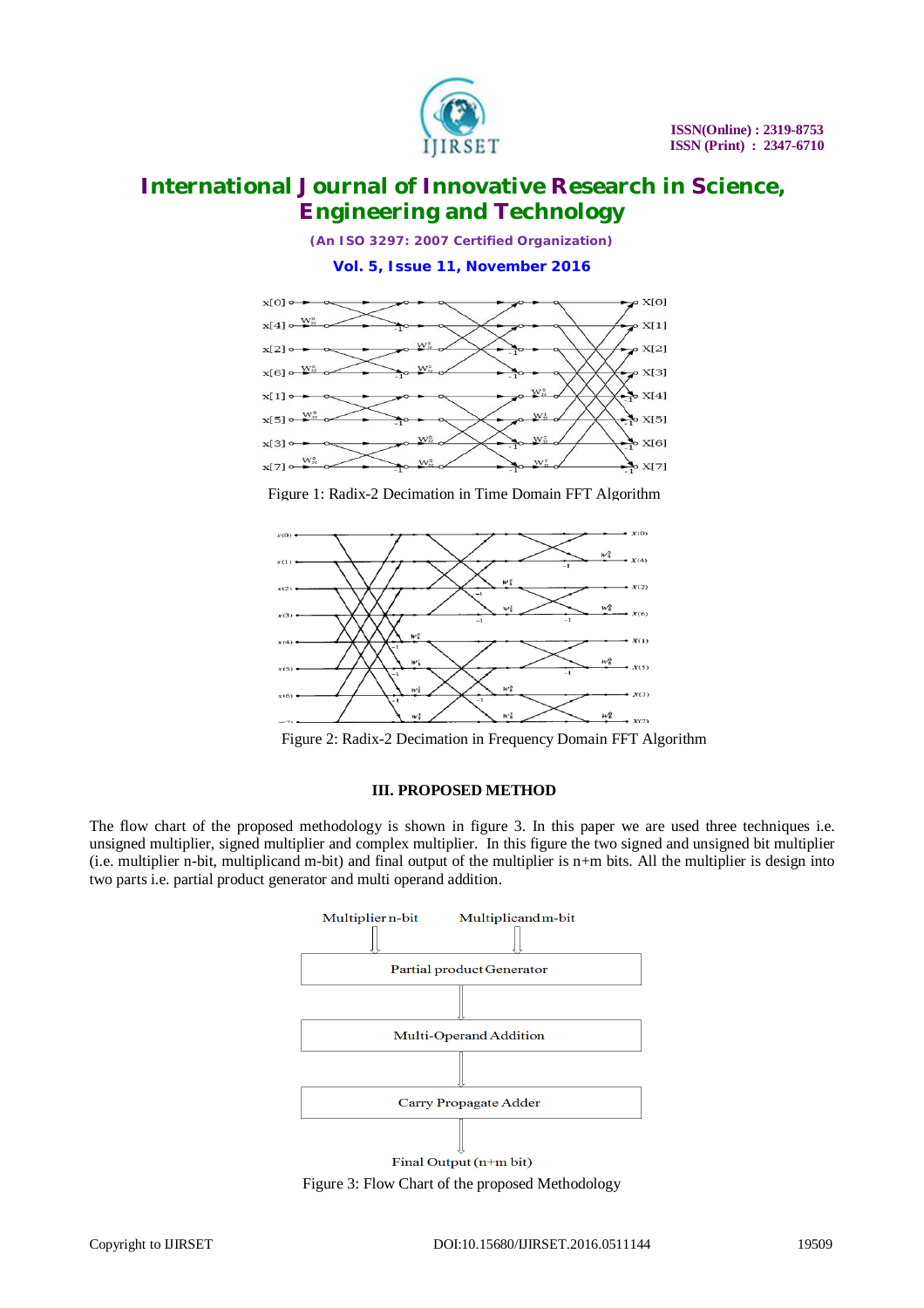

*(An ISO 3297: 2007 Certified Organization)* **Vol. 5, Issue 11, November 2016**

**Array Multiplier:-**

|       |                                                                         |         | $A_{3}$<br>$B_{3}$                                                      | $A_2$<br>B <sub>2</sub>                                                                                                                            | $A_1$<br>$B_1$ | $A_0$<br>$B_0$ |  |
|-------|-------------------------------------------------------------------------|---------|-------------------------------------------------------------------------|----------------------------------------------------------------------------------------------------------------------------------------------------|----------------|----------------|--|
|       |                                                                         |         |                                                                         | $A_3 \bullet B_0$ $A_2 \bullet B_0$ $A_1 \bullet B_0$ $A_0 \bullet B_0$<br>$A_3 \bullet B_1$ $A_2 \bullet B_1$ $A_1 \bullet B_1$ $A_0 \bullet B_1$ |                |                |  |
|       | $A_3 \bullet B_3$ $A_2 \bullet B_3$ $A_1 \bullet B_3$ $A_0 \bullet B_3$ |         | $A_3 \bullet B_2$ $A_2 \bullet B_2$ $A_1 \bullet B_2$ $A_0 \bullet B_2$ |                                                                                                                                                    |                |                |  |
| $P_6$ | $P_{5}$                                                                 | $P_{4}$ | P <sub>3</sub>                                                          | $P_{2}$                                                                                                                                            |                |                |  |

#### **Signed Multiplier:-**



#### **Complex Multiplier:-**



The FFT algorithms are classified into two broad categories, namely, the decimation-in-time (DIT) and the decimationinfrequency (DIF) algorithms. The proposed radix-2 DIT algorithm is shown in figure 3.



Figure 4: Radix-2 DIT algorithm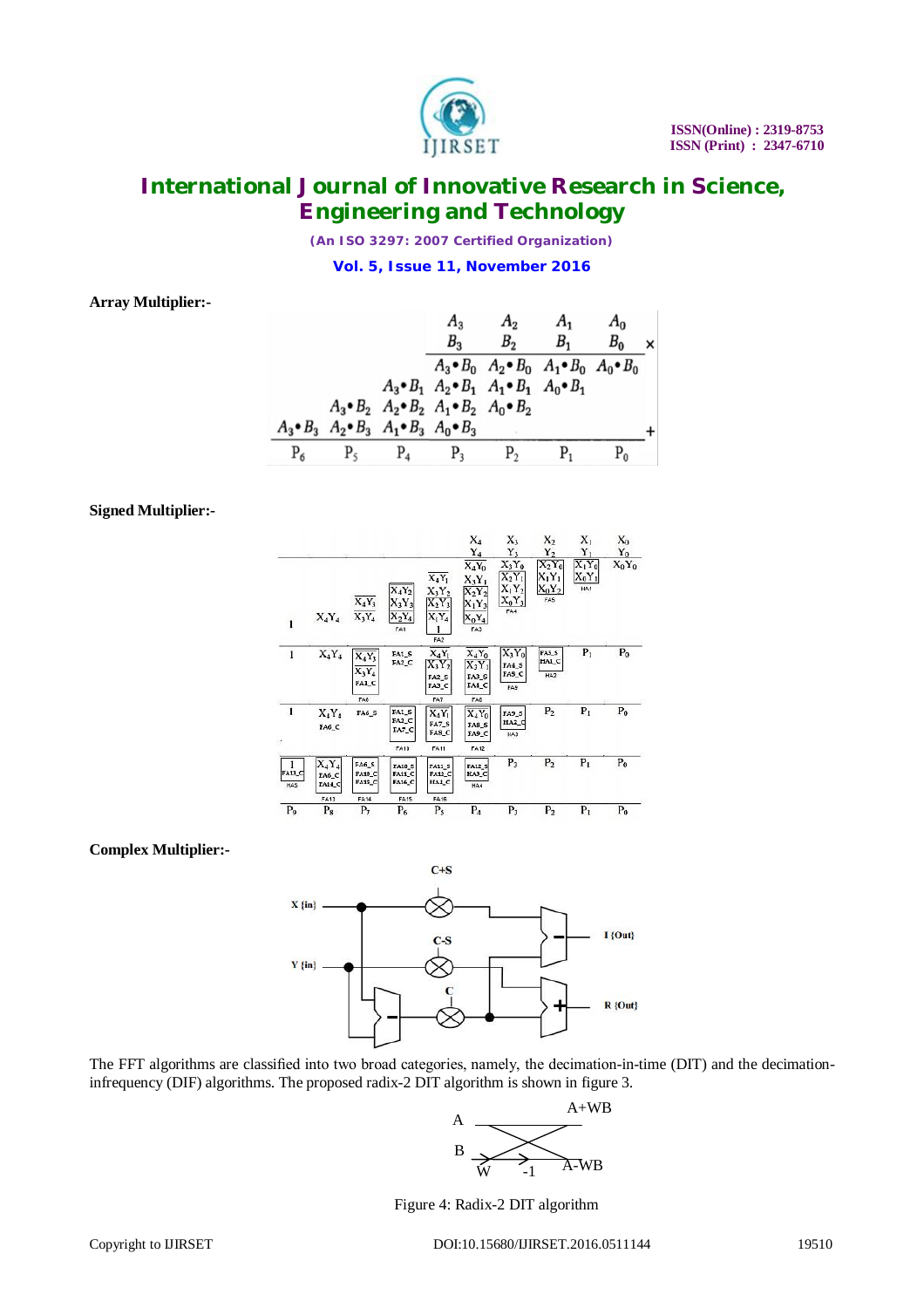

*(An ISO 3297: 2007 Certified Organization)*

**Vol. 5, Issue 11, November 2016**

DIT butterfly includes an augmentation took after by increases. As appeared in Table I the calculation time of fixed-point augmentation took after by an expansion am not as much as that of expansion took after by an increase. The DIT-based FT butterfly in this manner includes less engendering delay than that of DIF-based RFFT butterfly albeit both these butterflies include the same number of multipliers and adders. In this manner, the decision of DIT calculation to determine FT structure has preference over DIF calculation. In this paper, we exhibit efficient engineering for the DIT radix-2 RFFT calculation.



Figure 5: Proposed 8-point Radix-2 DIT Algorithm

This calculation deteriorates an arrangement of DFT into four little DFTs of 1/4 lengths in a recursive way and their yields are utilized to control a few different yields by which the expense of calculation will be lessened. The input data is disintegrated into four small sequences of x  $(4n + i)$  where n = 0, 1... N/4-1 and i = 0, 1, 2, 3.



Figure 6: Proposed 16-point Radix-2 DIT Algorithm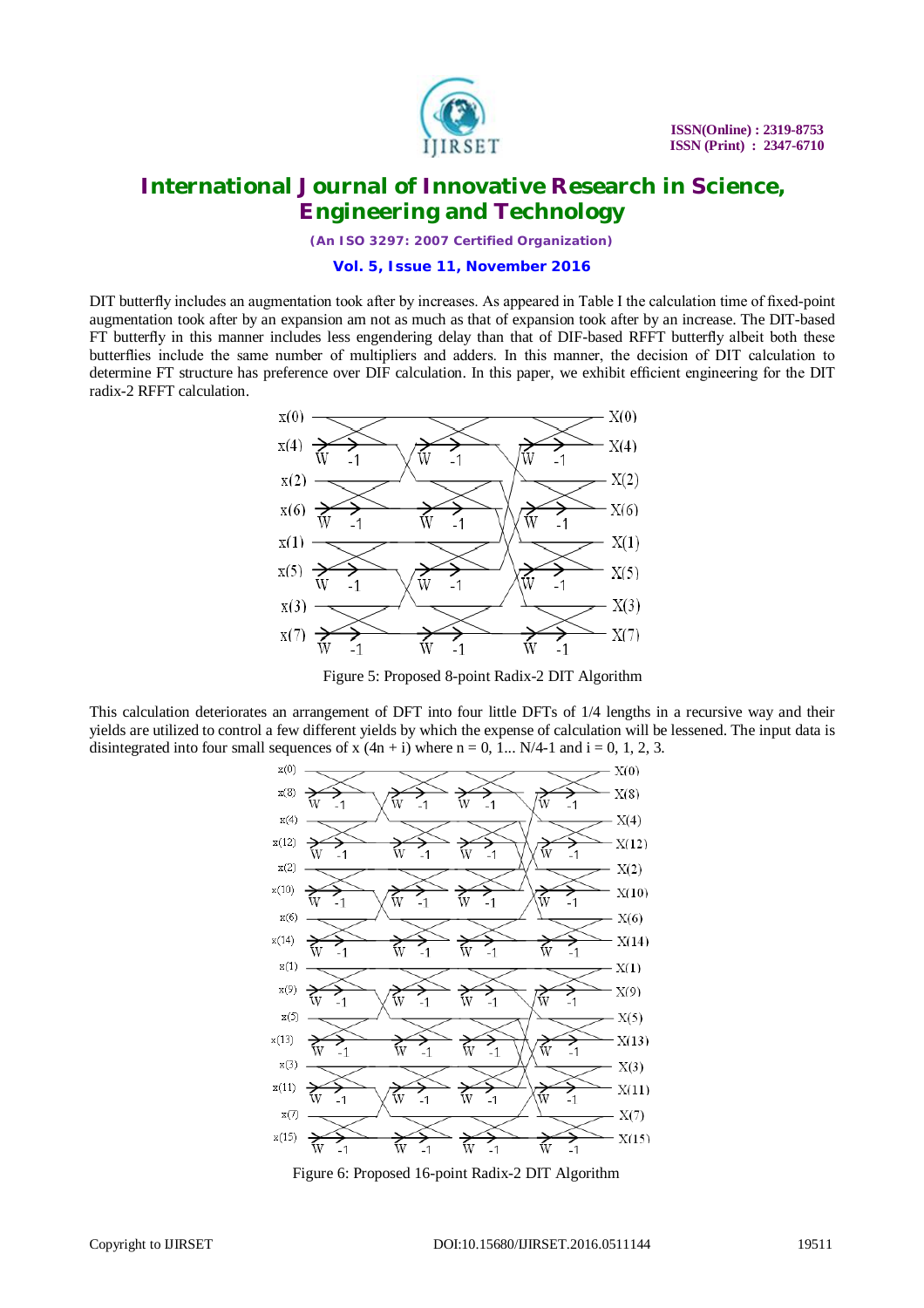

*(An ISO 3297: 2007 Certified Organization)*

**Vol. 5, Issue 11, November 2016**

#### **IV. DELAY AND AREA METHODOLOGY**

The deferral and zone assessment philosophy considers all doors to be comprised of AND, OR, and Inverter (AOI), each having delay equivalent to 1 unit and territory equivalent to 1 unit. We then include the quantity of doors in the longest way of a rationale piece that adds to the most extreme deferral. The zone assessment is finished by checking the aggregate number of AOI doors required for every rationale square.

| Architecture                       | $T_{MA}$ | $T_{AM}$ | $T_{AM}$<br>$T_{MA}$ | % Difference |  |
|------------------------------------|----------|----------|----------------------|--------------|--|
| 8-bit                              |          |          |                      |              |  |
| Pramod Kumar Meher et al.<br>$[1]$ | 8.345    | 8.967    | 0.62<br>2            | 6.9%         |  |
| Proposed Design                    | 8.048    | 8.343    | 0.29<br>5            | 3.5%         |  |
| $16$ -bit                          |          |          |                      |              |  |
| Pramod Kumar Meher et al.<br>$[1]$ | 9.453    | 10.321   | 0.86<br>8            | 8.4%         |  |
| Proposed Design                    | 8.653    | 9.240    | 0.58<br>7            | 6.3%         |  |
| 32-bit                             |          |          |                      |              |  |
| Pramod Kumar Meher et al. [1]      | 14.532   | 14.982   | 0.45                 | 3.0%         |  |
| Proposed Design                    | 13.377   | 14.010   | 0.633                | 4.5%         |  |

#### Table I: Computational Delay of Mult-add And Add-mult Operations

#### **V. SIMULATION RESULT**

All the planning and examination in regards to calculation that we have specified in this paper is being created on Xilinx 14.2i redesigned variant. Xilinx 14.2i has couple of the striking elements, for example, low memory necessity, quick investigating, and minimal effort. The most recent arrival of ISETM (Integrated Software Environment) outline device gives the low memory necessity rough 27 rate low. ISE 6.1i that gives propelled apparatuses like savvy incorporate innovation with better utilization of their figuring equipment gives quicker planning conclusion and higher nature of results for a superior time to outlining arrangement. ISE 14.2i Xilinx instruments grants more prominent adaptability for outlines which influence implanted processors. Likewise included is the most current arrival of the chip scope Pro Serial IO Tool pack, giving streamlined troubleshooting of fast serial IO plans for Virtex-7 FX and Virtex-7 LXT and SXT FPGAs. With the assistance of this instrument we can create in the territory of correspondence and additionally in the region of sign preparing and VLSI low power outlining.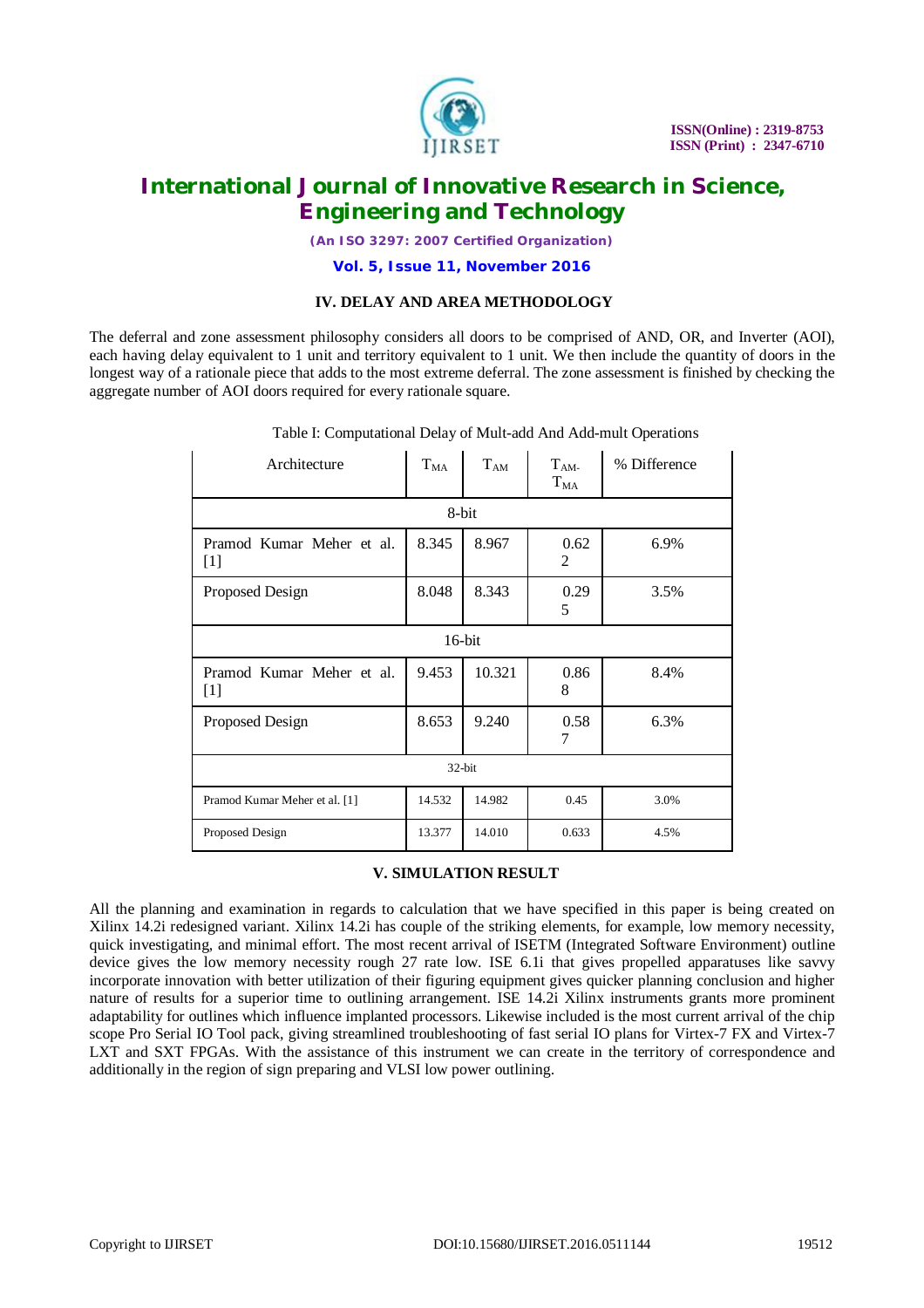

*(An ISO 3297: 2007 Certified Organization)*

**Vol. 5, Issue 11, November 2016**

#### Table II: Comparison result for existing algorithm and proposed algorithm

| Radix-2 DIT Algorithm for N=8   |                          |                |             |  |  |  |  |
|---------------------------------|--------------------------|----------------|-------------|--|--|--|--|
| Parameter                       | Number of Slice          | Number of LUTs | MCPD (nsec) |  |  |  |  |
| P. K. Meher et al. $[1]$        | $\overline{\phantom{a}}$ |                | 16.895      |  |  |  |  |
| Proposed Design                 | 96                       | 192            | 15.548      |  |  |  |  |
| (unsigned)                      |                          |                |             |  |  |  |  |
| Proposed Design (signed)        | 221                      | 387            | 15.137      |  |  |  |  |
| Radix-2 DIT Algorithm for N=16  |                          |                |             |  |  |  |  |
| Parameter                       | Number of Slice          | Number of LUTs | MCPD (nsec) |  |  |  |  |
| P. K. Meher et al. [1]          |                          |                | 21.054      |  |  |  |  |
| Proposed Design                 | 256                      | 512            | 19.260      |  |  |  |  |
| (unsigned)                      |                          |                |             |  |  |  |  |
| Proposed Design (signed)        | 573                      | 1000           | 18.927      |  |  |  |  |
|                                 |                          |                |             |  |  |  |  |
| Radix-2 DIT Algorithm for N=32  |                          |                |             |  |  |  |  |
| Parameter                       | Number of Slice          | Number of LUTs | MCPD (nsec) |  |  |  |  |
| P. K. Meher et al. $[1]$        |                          |                | 24.421      |  |  |  |  |
| <b>Proposed Design</b>          | $\overline{640}$         | 1280           | 22.147      |  |  |  |  |
| (unsigned)                      |                          |                |             |  |  |  |  |
| Proposed Design (signed)        | 1410                     | 2462           | 22.806      |  |  |  |  |
| Radix-2 DIT Algorithm for N=64  |                          |                |             |  |  |  |  |
| Parameter                       | Number of Slice          | Number of LUTs | MCPD (nsec) |  |  |  |  |
| P. K. Meher et al. $[1]$        |                          |                | 29.421      |  |  |  |  |
| Proposed Design                 | 1536                     | 3072           | 26.319      |  |  |  |  |
| (unsigned)                      |                          |                |             |  |  |  |  |
| Proposed Design (signed)        | 2431                     | 4063           | 22.785      |  |  |  |  |
| Radix-2 DIT Algorithm for N=128 |                          |                |             |  |  |  |  |
| Parameter                       | Number of Slice          | Number of LUTs | MCPD (nsec) |  |  |  |  |
| P. K. Meher et al. $[1]$        |                          |                | 36.421      |  |  |  |  |
| Proposed Design                 | 2739                     | 5042           | 32.895      |  |  |  |  |
| (unsigned)                      |                          |                |             |  |  |  |  |
| Proposed Design (signed)        | 3390                     | 6042           | 33.806      |  |  |  |  |

#### Table III: Result for complex number

| Radix-2 DIT Algorithm for $N=8$ and $N=16$ |                 |                |             |  |  |
|--------------------------------------------|-----------------|----------------|-------------|--|--|
| Parameter                                  | Number of Slice | Number of LUTs | MCPD (nsec) |  |  |
| $N = 8$                                    | 438             | 864            | 24.948      |  |  |
| N=16                                       | 168             | 2304           | 30.687      |  |  |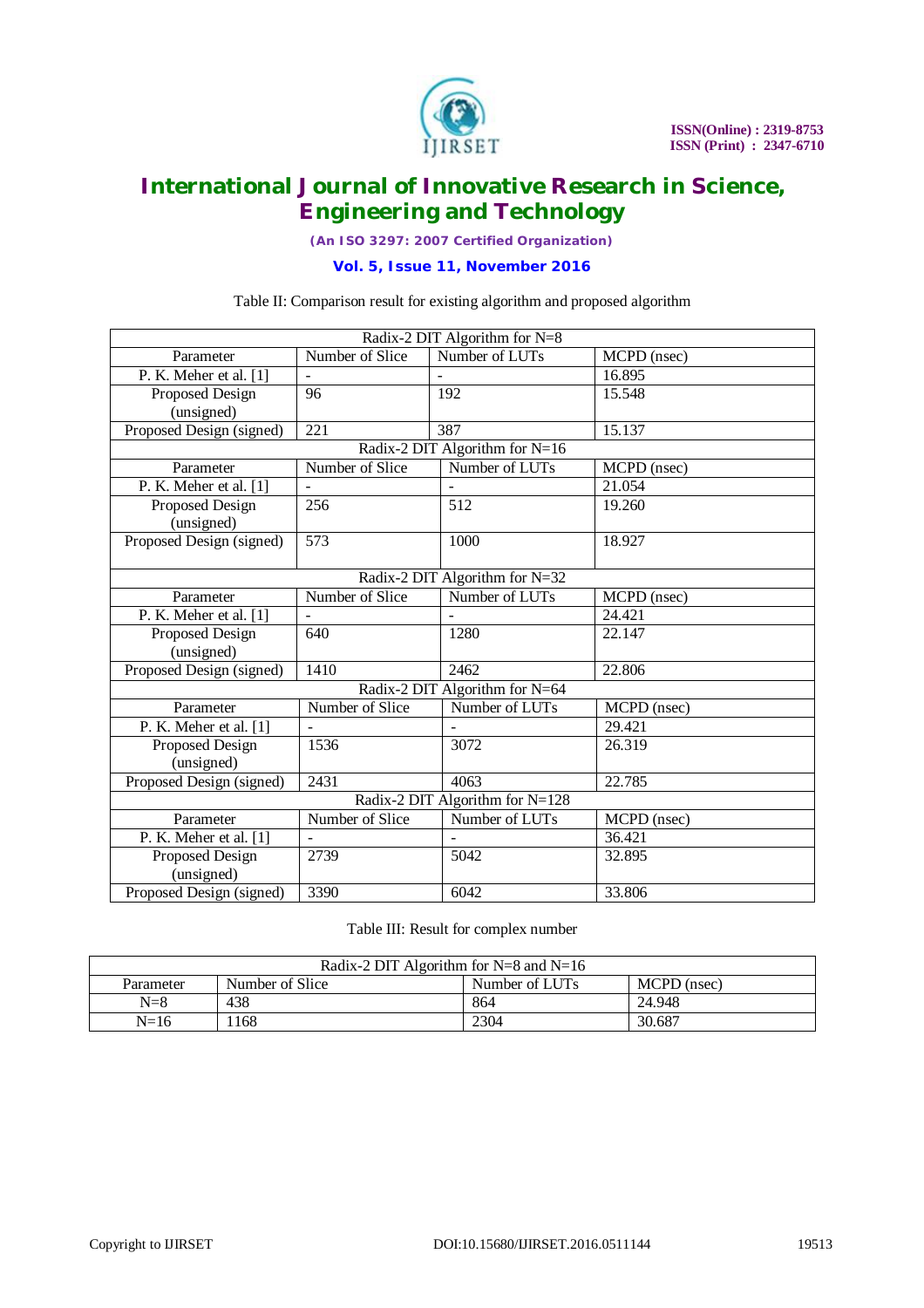

*(An ISO 3297: 2007 Certified Organization)* **Vol. 5, Issue 11, November 2016**



Figure 7: Bar graph of the complex number for  $N=8$  and  $N=16$ 

#### **VI.CONCLUSION**

The prime objective is to construct a FFT in order to have low power consumption and lesser area. The parameters (i) power consumption (ii) Area occupancy were given due consideration for comparing the proposed circuit with other FFTs. The circuits were simulated using Model-Sim 6.3c and synthesized with Xilinx ISE 6.2i.The performance of various 64 point FFT such as Radix-2, Radix-4, split Radix, mixed -radix 4-2, R2MDC and the proposed modified R2MDC were carried out and their performance were analyzed with respect to the number of CLB slices, utilization factor and Power consumption.

#### **REFERENCES**

- [1] Charles. Roth Jr., "Digital Systems Design using VHDL", Thomson Brooks/Cole, 7th reprint, 2005.
- [2] S. S. Kerur, Prakash Narchi, Jayashree C N, Harish M Kittur and Girish V A, "Implementation of Vedic multiplier for Digital Signal Processing", International Conference on VLSI, Communication & Instrumentation (ICVCI) 2011, Proceedings published by International Joural of Computer Applications® (IJCA), pp.1-6.
- [3] Himanshu Thapaliyal and M.B Srinivas, "VLSI Implementation of RSA Encryption System Using Ancient Indian Vedic Mathematics", Center for VLSI and Embedded System Technologies, International Institute of Information Technology Hyderabad, India.
- [4] Jagadguru Swami Sri Bharati Krishna Tirthaji Maharaja, "Vedic Mathematics: Sixteen simple Mathematical Formulae from the Veda", Delhi  $(2011)$
- [5] Harpreet Singh Dhillon and Abhijit Mitra, "A Reduced-bit Multiplication Algorithm for Digital Arithmetic", International Journal of Computational and Mathematical Sciences, Febrauary 2008, pp.64-69.
- [6] Sumit Vaidya and Depak Dandekar. "Delay-power performance comparison of multipliers in VLSI circuit design". International Journal of Computer Networks & Communications (IJCNC), Vol.2, No.4, July 2010.
- [7] Pramod Kumar Mehe*,* Basant Kumar Mohanty*,* Sujit Kumar Patel, Soumya Ganguly, and Thambipillai Srikanthan*, "*Efficient VLSI Architecture for Decimation-in-Time Fast Fourier Transform of Real-Valued Data*",* IEEE Transactions on Circuits And Systems—I: Regular Papers, Vol. 62, No. 12, December 2015.
- [8] M. Ayinala, Y. Lao, and K. K. Parhi, "An in-place FFT architecture for real-valued signals," IEEE Trans. Circuits Syst. II, Exp. Briefs, vol. 60, no. 10, pp. 652–656, Oct. 2013.
- [9] Shashank Mittal, Md. Zafar Ali Khan and M.B. Srinivas, "Area Efficient High Speed Architecture of Bruun's FFT for Software Defined Radio", 1930-529X/07/\$25.00 © 2007 IEEE.
- [10] B. G. Jo and M. H. Sunwoo, "New continuous-flow mixed-radix (CFMR) FFT processor using novel in-place strategy," IEEE Trans. Circuits Syst. I, Reg. Papers, vol. 52, no. 5, pp. 911–919, May 2005

#### **BIOGRAPHY**



**Muneshwar kumar** received the BE degree in electronics and communication from patel college of science and technology, Bhopal India. He is pursuing master of technology degree in digital communication from patel institute of engineering & science, Bhopal India. His research interests are digital signal processing and image processing.